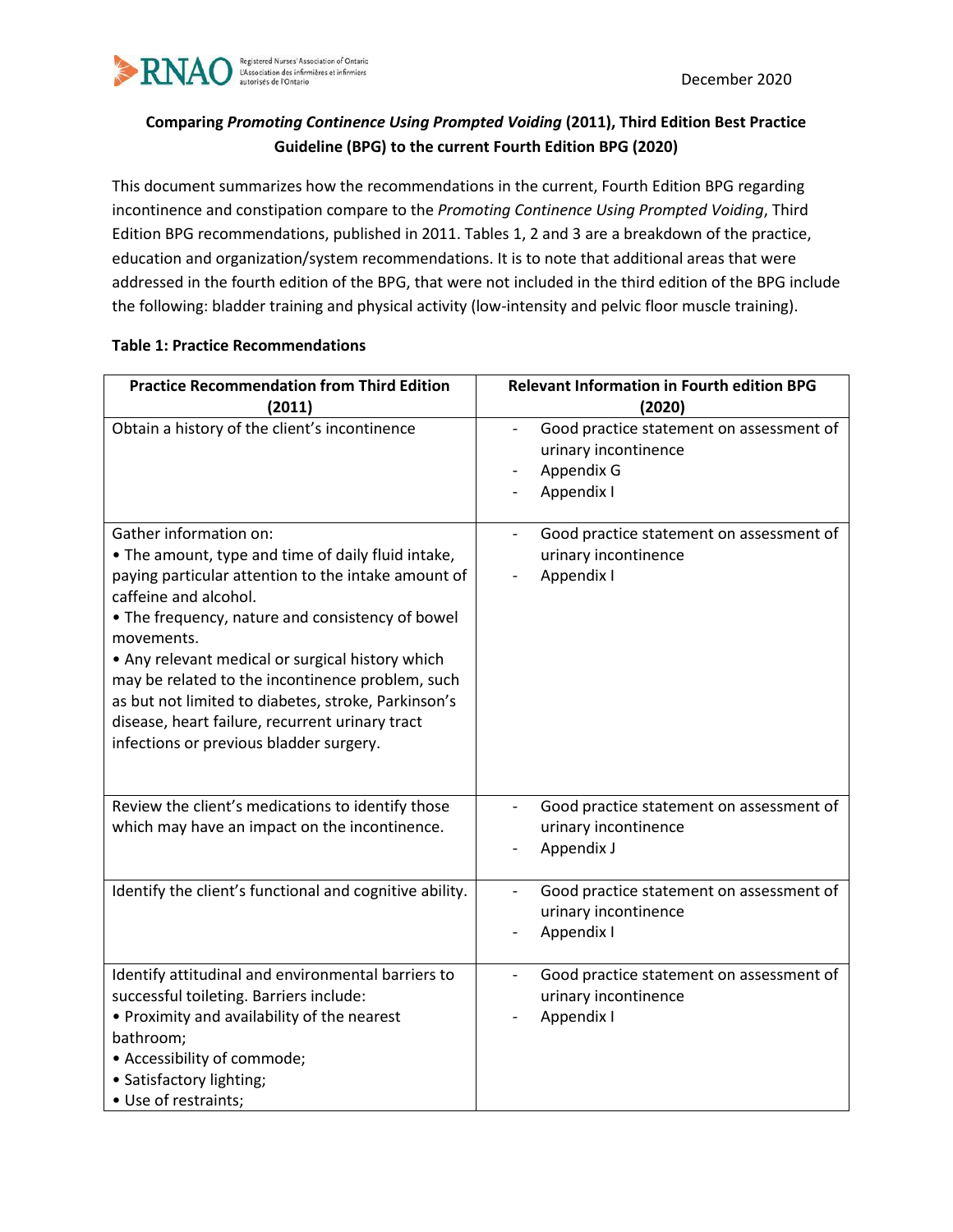

| • Staff expectation that incontinence is an<br>inevitable consequence of aging; and<br>• Staff belief that few interventions exist to<br>promote continence.                                                                              |                                                                                                                                                                                  |
|-------------------------------------------------------------------------------------------------------------------------------------------------------------------------------------------------------------------------------------------|----------------------------------------------------------------------------------------------------------------------------------------------------------------------------------|
| Check urine to determine if infection is present                                                                                                                                                                                          | Good practice statement on assessment of<br>urinary incontinence                                                                                                                 |
| Determine how the client perceives their urinary<br>incontinence and if they will benefit from<br>prompted voiding. Before initiating prompted<br>voiding, identify the client's pattern of<br>incontinence using a 3-day voiding record. | Good practice statement on assessment of<br>urinary incontinence                                                                                                                 |
| Ensure that constipation and fecal impaction are<br>addressed.                                                                                                                                                                            | There were no recommendations that<br>addressed this. However, Appendix I<br>indicate that severe constipation and fecal<br>impaction can contribute to urinary<br>incontinence. |
| Ensure an adequate level of fluid intake (1500 -<br>2000 ml per day), and minimize the use of<br>caffeinated and alcoholic beverages where<br>possible.                                                                                   | Not addressed; inadequate evidence<br>$\overline{\phantom{a}}$<br>found to support this for urinary<br>incontinence                                                              |
| Initiate an individualized prompted voiding<br>schedule based on the client's toileting needs, and<br>as determined by a 3-day voiding record                                                                                             | Recommendation 1.1<br>$\blacksquare$<br>Good practice statement on assessment of<br>urinary incontinence<br>Appendix M                                                           |
| Initiate a 3-day voiding record, a minimum of 3<br>weeks and a maximum of 8 weeks, after the<br>prompted voiding schedule.                                                                                                                | Voiding record captured in good practice<br>$\overline{\phantom{a}}$<br>statement on assessment of urinary<br>incontinence                                                       |

#### **Table 2: Education Recommendations**

| <b>Education Recommendation from Third Edition</b>   | <b>Relevant Information in Fourth edition BPG</b> |
|------------------------------------------------------|---------------------------------------------------|
| (2011)                                               | (2020)                                            |
| Implement an educational program on promoting        | - The fourth edition BPG does not address         |
| continence using prompted voiding. The program       | all specific components of the suggested          |
| should be structured, organized, and directed at all | incontinence education program;                   |
| levels of healthcare providers, clients, family and  | however, Education Statements in                  |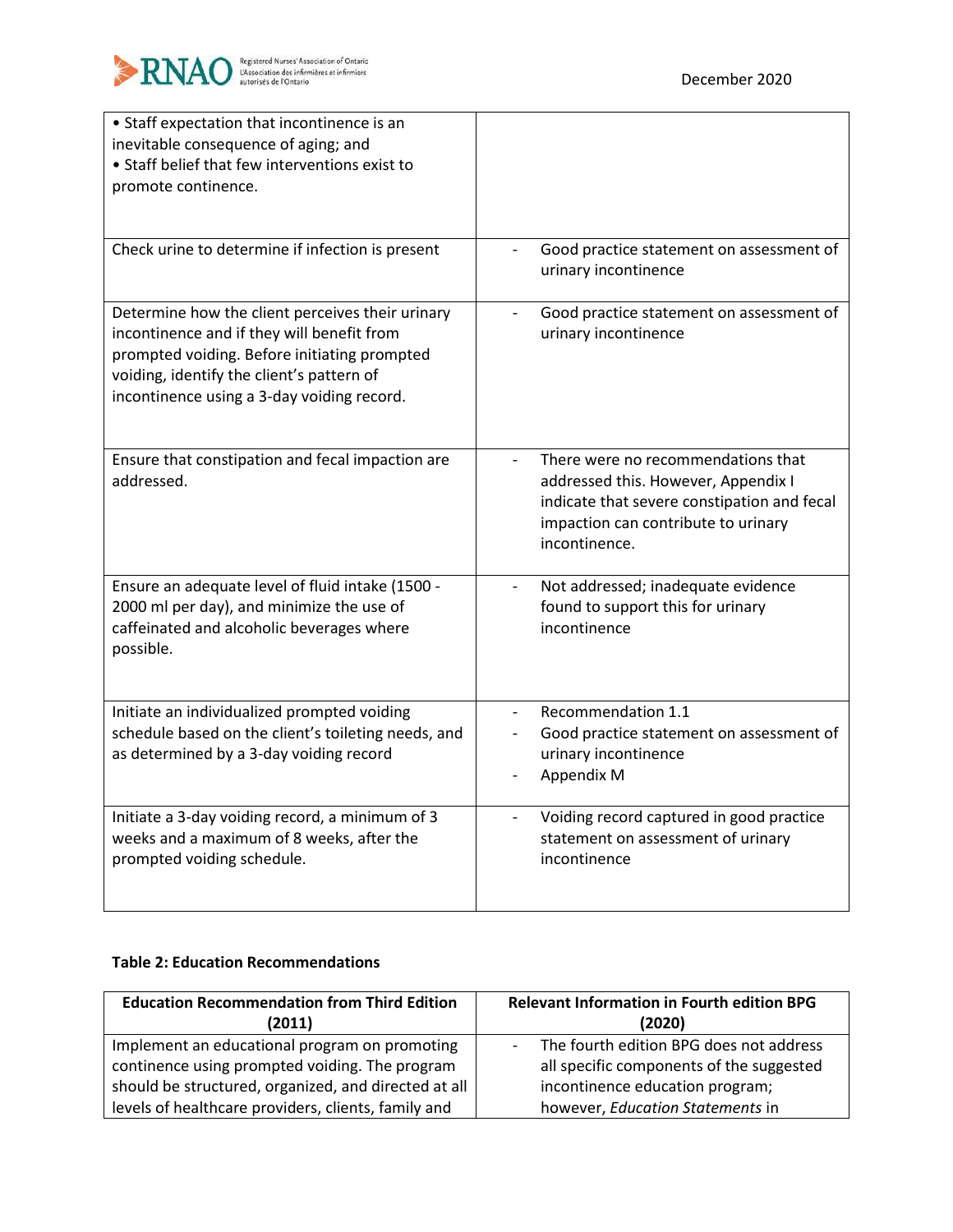

| caregivers. The educational program should<br>identify a nurse with an interest in and/or | Appendix C provides strategies on how<br>academic institutions and health service |
|-------------------------------------------------------------------------------------------|-----------------------------------------------------------------------------------|
| advanced preparation in continence care (e.g.,                                            | organizations can promote the uptake of                                           |
| nurse continence advisor, nurse clinician, or                                             | the BPG in their respective settings                                              |
| clinical nurse specialist) to be responsible for                                          |                                                                                   |
| providing the educational program. The program                                            |                                                                                   |
| should be updated on a regular basis to                                                   |                                                                                   |
| incorporate current evidence. The program should                                          |                                                                                   |
| include information on:                                                                   |                                                                                   |
| • Myths related to incontinence and aging;                                                |                                                                                   |
| • Definition of continence and incontinence;                                              |                                                                                   |
| • Continence assessment;                                                                  |                                                                                   |
| • Prompted voiding;                                                                       |                                                                                   |
| · Individualized toileting;                                                               |                                                                                   |
| • The impact of cognitive impairment on ability to                                        |                                                                                   |
| be continent and strategies to manage aggressive                                          |                                                                                   |
| behaviours;                                                                               |                                                                                   |
| • Relation of bowel hygiene care to healthy                                               |                                                                                   |
| bladder functioning;                                                                      |                                                                                   |
| • Use of a voiding record with individualized                                             |                                                                                   |
| toileting;                                                                                |                                                                                   |
| • Education about conservative management                                                 |                                                                                   |
| strategies; and                                                                           |                                                                                   |
| • Rationale for conservative management                                                   |                                                                                   |
| strategies                                                                                |                                                                                   |
|                                                                                           |                                                                                   |
|                                                                                           |                                                                                   |
| Nurses should be knowledgeable about                                                      | Education Statement 2 in Appendix C                                               |
| community resources for professional                                                      | outlines principles of adult learning                                             |
| development, referral and ongoing assistance.                                             | including self-directed learning                                                  |
|                                                                                           |                                                                                   |
|                                                                                           |                                                                                   |

# **Table 3: Organization and Policy Recommendations**

| <b>Organization and Policy Recommendations from</b><br>Third Edition (2011)                                                                                                                                                                                                      | <b>Relevant Information in Fourth edition BPG</b><br>(2020)                                                                   |
|----------------------------------------------------------------------------------------------------------------------------------------------------------------------------------------------------------------------------------------------------------------------------------|-------------------------------------------------------------------------------------------------------------------------------|
| Successful implementation of prompted voiding<br>requires:                                                                                                                                                                                                                       | Not fully addressed, however staffing and<br>resources regarding prompted voiding<br>strategy captured under Health Equity in |
| • Management support;<br>• Opportunities for education and training;<br>• Active involvement of key clinical staff;<br>• Gradual implementation of the prompted<br>voiding schedule;<br>• Collection of baseline information about clients,<br>resources and existing knowledge; | Recommendation 1.1                                                                                                            |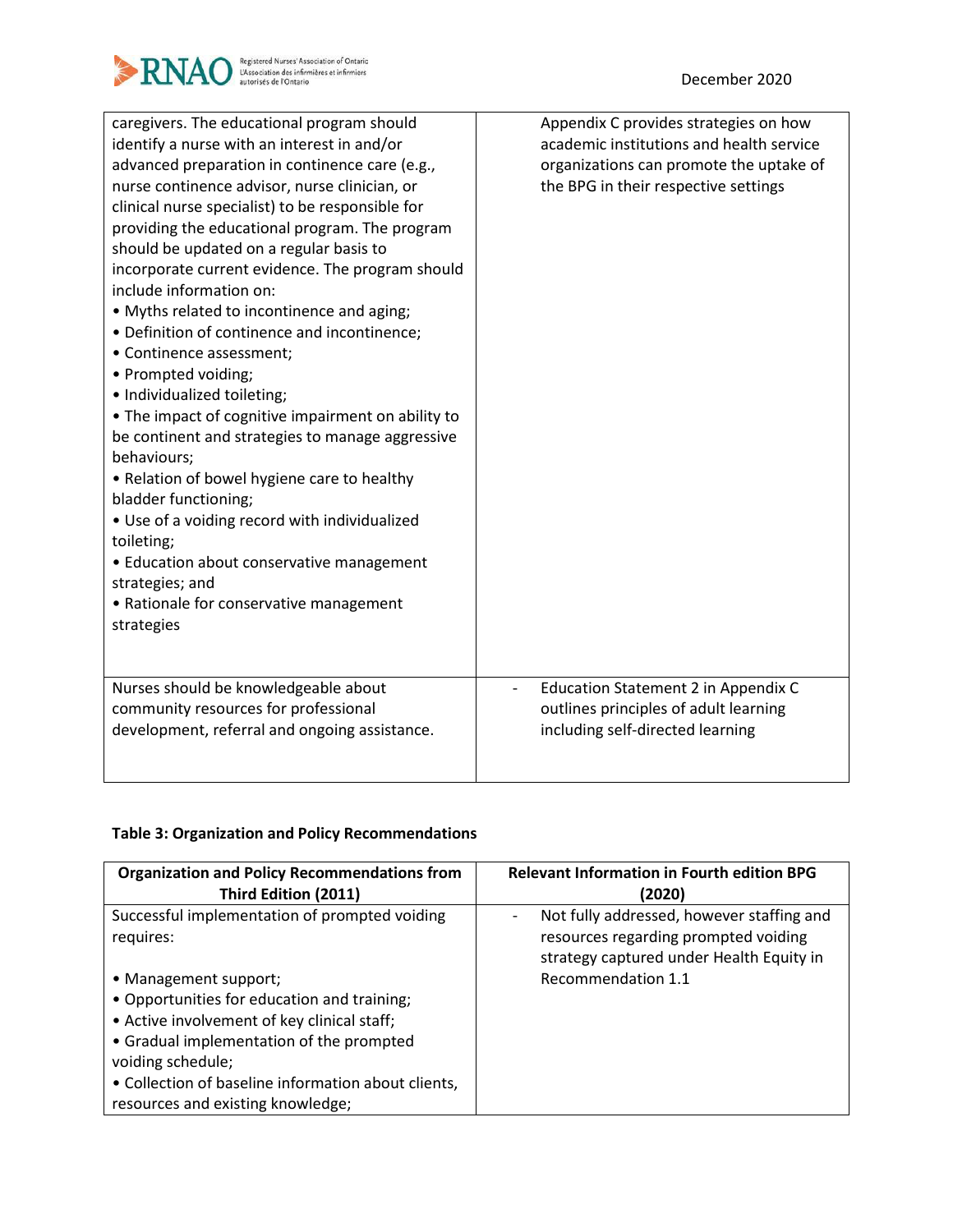

| • Interpretation of this data and identification of<br>problems;<br>• Development of implementation strategy; and<br>• Monitoring of the program                                                                                                                                                                                                                                                                                                                                                                                                                                                                                                                                                                                                                                                                                 |                                                                                                                                                                                                                    |
|----------------------------------------------------------------------------------------------------------------------------------------------------------------------------------------------------------------------------------------------------------------------------------------------------------------------------------------------------------------------------------------------------------------------------------------------------------------------------------------------------------------------------------------------------------------------------------------------------------------------------------------------------------------------------------------------------------------------------------------------------------------------------------------------------------------------------------|--------------------------------------------------------------------------------------------------------------------------------------------------------------------------------------------------------------------|
| Organizations are encouraged to establish an<br>interprofessional team approach to continence<br>care.                                                                                                                                                                                                                                                                                                                                                                                                                                                                                                                                                                                                                                                                                                                           | Recommendation 3.1                                                                                                                                                                                                 |
| Nursing best practice guidelines can be effectively<br>implemented only where there are adequate<br>planning, resources, organizational and<br>administrative support, as well as the appropriate<br>facilitation of the change process by skilled<br>facilitators. The implementation of the guideline<br>must take into account local circumstances and<br>should be disseminated through an active<br>educational and training program. In this regard,<br>RNAO (through a panel of nurses, researchers and<br>administrators) has developed the Toolkit:<br>Implementation of Clinical Practice Guidelines,<br>based on available evidence, theoretical<br>perspectives and consensus. The Toolkit is<br>recommended for guiding the implementation of<br>the RNAO guideline Promoting Continence Using<br>Prompted Voiding. | This recommendation was not based on<br>evidence; however, this edition of the BPG<br>provides implementation resources, such<br>as the Toolkit: Implementation of Clinical<br>Practice Guidelines, Second Edition |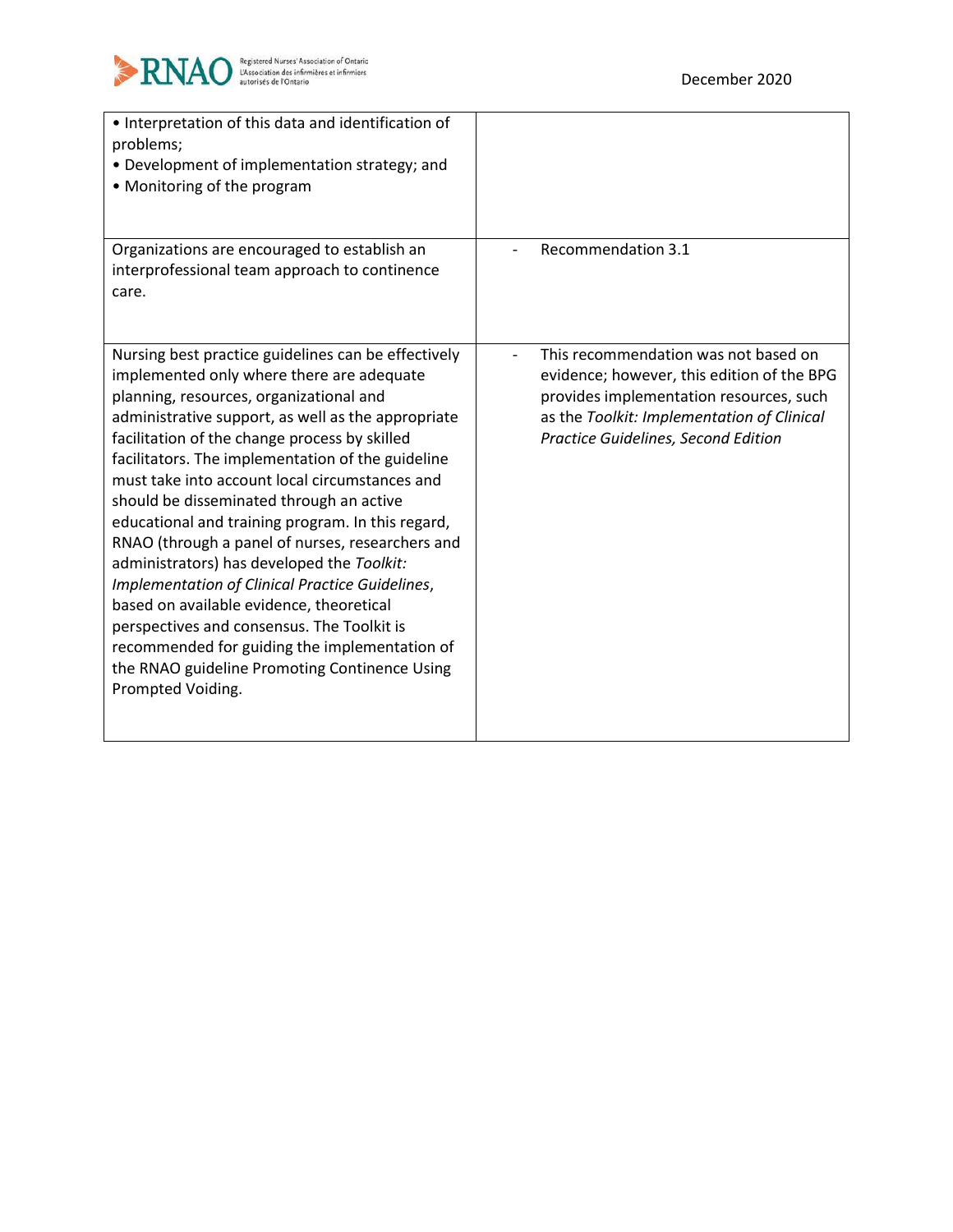

# **Comparing** *Prevention of Constipation in the Older Adult Population* **(2011), Third Edition Best Practice Guideline (BPG) to the current Fourth Edition BPG (2020)**

This document summarizes how the recommendations in the current, Fourth Edition BPG regarding incontinence and constipation compare to the *Prevention of Constipation in the Older Adult Population*, Third Edition BPG recommendations, published in 2011. Tables 4, 5 and 6 are a breakdown of the practice, education and organization/system recommendations. It is to note that additional areas that were addressed in the fourth edition of the BPG, that were not included in the third edition of the BPG include the following: psyllium fibre supplementation and implementation of a bowel protocol.

#### **Table 4: Practice Recommendations**

| <b>Practice Recommendation from Third Edition</b>                                                                                                                                                                                                                                                                                                                                                                                                                                                                                         | <b>Relevant Information in Fourth edition BPG</b>                                                |
|-------------------------------------------------------------------------------------------------------------------------------------------------------------------------------------------------------------------------------------------------------------------------------------------------------------------------------------------------------------------------------------------------------------------------------------------------------------------------------------------------------------------------------------------|--------------------------------------------------------------------------------------------------|
| (2011)                                                                                                                                                                                                                                                                                                                                                                                                                                                                                                                                    | (2020)                                                                                           |
| Assess constipation by obtaining a client history.                                                                                                                                                                                                                                                                                                                                                                                                                                                                                        | Good practice statement on assessment of<br>fecal incontinence and/or constipation<br>Appendix O |
| Obtain information regarding:<br>• Usual amount and type of daily fluid intake with<br>particular attention to the amount of caffeine and<br>alcohol.<br>• Usual dietary fibre and amount of food ingested.<br>• Any relevant medical or surgical history which<br>may be related to constipation such as<br>neurological disorders, diabetes, hypothyroidism,<br>chronic renal failure, hemorrhoids, fissures,<br>diverticular disease, irritable bowel syndrome,<br>previous bowel surgery, depression, dementia or<br>acute confusion. | Good practice statement on assessment of<br>fecal incontinence and/or constipation<br>Appendix O |
| Review the client's medications to identify those                                                                                                                                                                                                                                                                                                                                                                                                                                                                                         | Good practice statement on assessment of                                                         |
| associated with an increased risk for developing                                                                                                                                                                                                                                                                                                                                                                                                                                                                                          | fecal incontinence and/or constipation                                                           |
| constipation, including chronic laxative use and                                                                                                                                                                                                                                                                                                                                                                                                                                                                                          | Appendix R                                                                                       |
| history of laxative use.                                                                                                                                                                                                                                                                                                                                                                                                                                                                                                                  | <b>Appendix S</b>                                                                                |
| Screen for risks of polypharmacy, including                                                                                                                                                                                                                                                                                                                                                                                                                                                                                               | Good practice statement on assessment of                                                         |
| duplication of both prescription and over-the-                                                                                                                                                                                                                                                                                                                                                                                                                                                                                            | fecal incontinence and/or constipation                                                           |
| counter drugs and their adverse effects.                                                                                                                                                                                                                                                                                                                                                                                                                                                                                                  | Appendix P                                                                                       |
| Identify the client's functional abilities related to                                                                                                                                                                                                                                                                                                                                                                                                                                                                                     | Good practice statement on assessment of                                                         |
| mobility, eating and drinking, and cognitive status                                                                                                                                                                                                                                                                                                                                                                                                                                                                                       | fecal incontinence and/or constipation                                                           |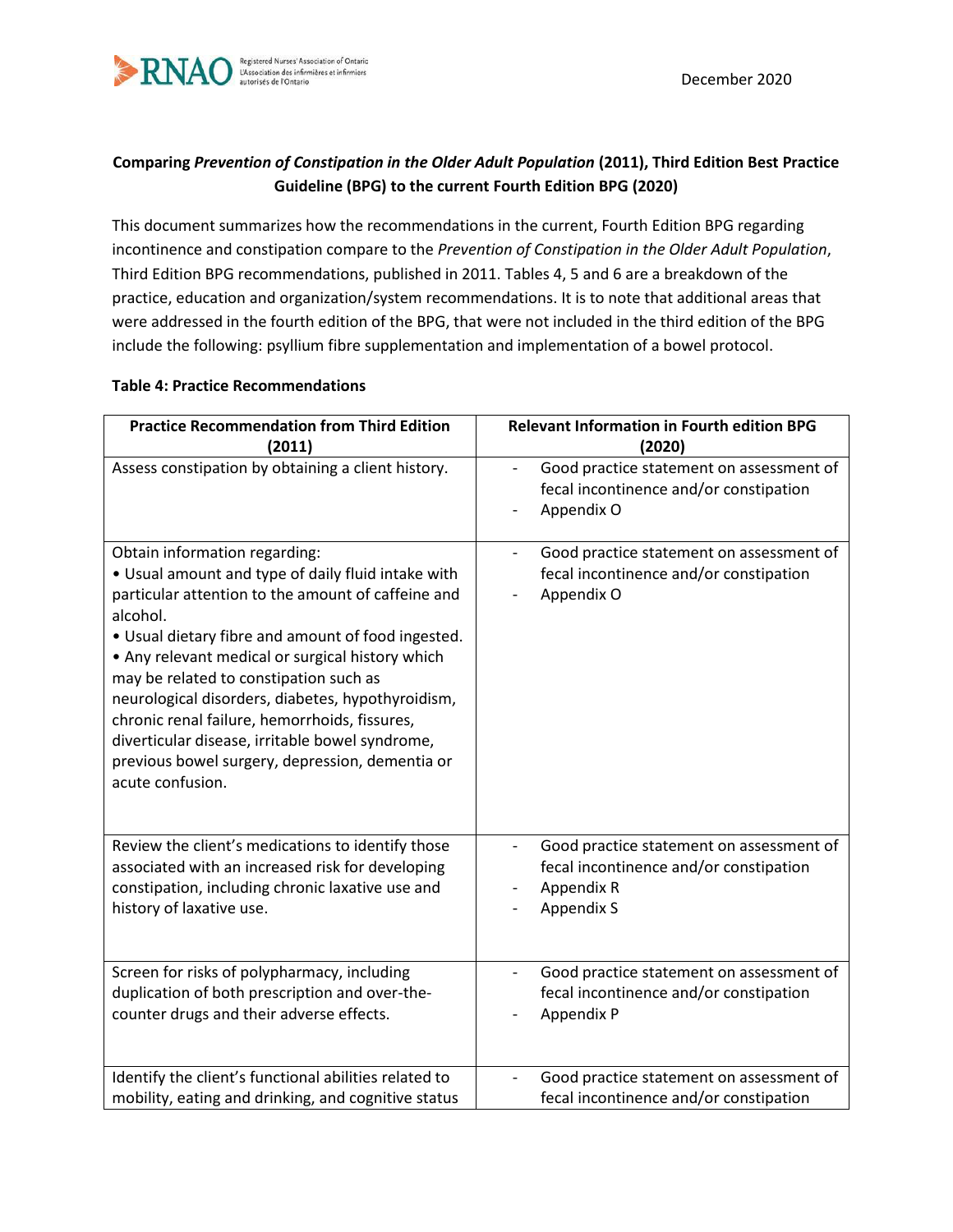

| related to abilities to communicate needs, and<br>follow simple instructions.                                                                                                                                                                                                                                                                   | Appendix O                                                                                                                                                                                                                          |
|-------------------------------------------------------------------------------------------------------------------------------------------------------------------------------------------------------------------------------------------------------------------------------------------------------------------------------------------------|-------------------------------------------------------------------------------------------------------------------------------------------------------------------------------------------------------------------------------------|
| Conduct a physical assessment of the abdomen<br>and rectum. Assess for abdominal muscle strength,<br>bowel sounds, abdominal mass, constipation/fecal<br>impaction, hemorrhoids and intact anal reflex.                                                                                                                                         | Good practice statement on assessment of<br>$\overline{\phantom{a}}$<br>fecal incontinence and/or constipation<br>Appendix O<br><b>Appendix S</b>                                                                                   |
| Prior to initiating the constipation protocol,<br>identify bowel pattern (frequency and character of<br>stool, usual time of bowel movement), episodes of<br>constipation and/or fecal incontinence/soiling,<br>usual fluid and food intake (type of fluids and<br>amounts), and toileting method through use of a<br>7-day bowel record/diary. | Good practice statement on assessment of<br>fecal incontinence and/or constipation                                                                                                                                                  |
| Fluid intake should be between 1500-2000<br>milliliters (ml) per day. Encourage client to take<br>sips of fluid throughout the day and whenever<br>possible minimize caffeinated and alcoholic<br>beverages.                                                                                                                                    | <b>Recommendation 5.2</b>                                                                                                                                                                                                           |
| Dietary fibre intake should be from 21 - 25 grams<br>of dietary fibre per day. Dietary intake of fibre<br>should be gradually increased once the client has a<br>consistent fluid intake of 1500 ml per 24 hours.                                                                                                                               | <b>Recommendation 5.1</b>                                                                                                                                                                                                           |
| Promote regular consistent toileting each day<br>based on the client's triggering meal. Safeguard<br>the client's visual and auditory privacy when<br>toileting.                                                                                                                                                                                | A systematic review is needed to support<br>or refute this recommendation - it was<br>not prioritized to be a research question<br>by the expert panel but may be an<br>important area to explore in the next<br>edition of the BPG |
| A squat position should be used to facilitate the<br>defecation process. For clients who are unable to<br>use the toilet (e.g., bed-bound) simulate the squat<br>position by placing the client in left-side lying<br>position while bending the knees and moving the<br>legs toward the abdomen.                                               | Recommendation 4.1 discussion of<br>evidence (benefits & harms)                                                                                                                                                                     |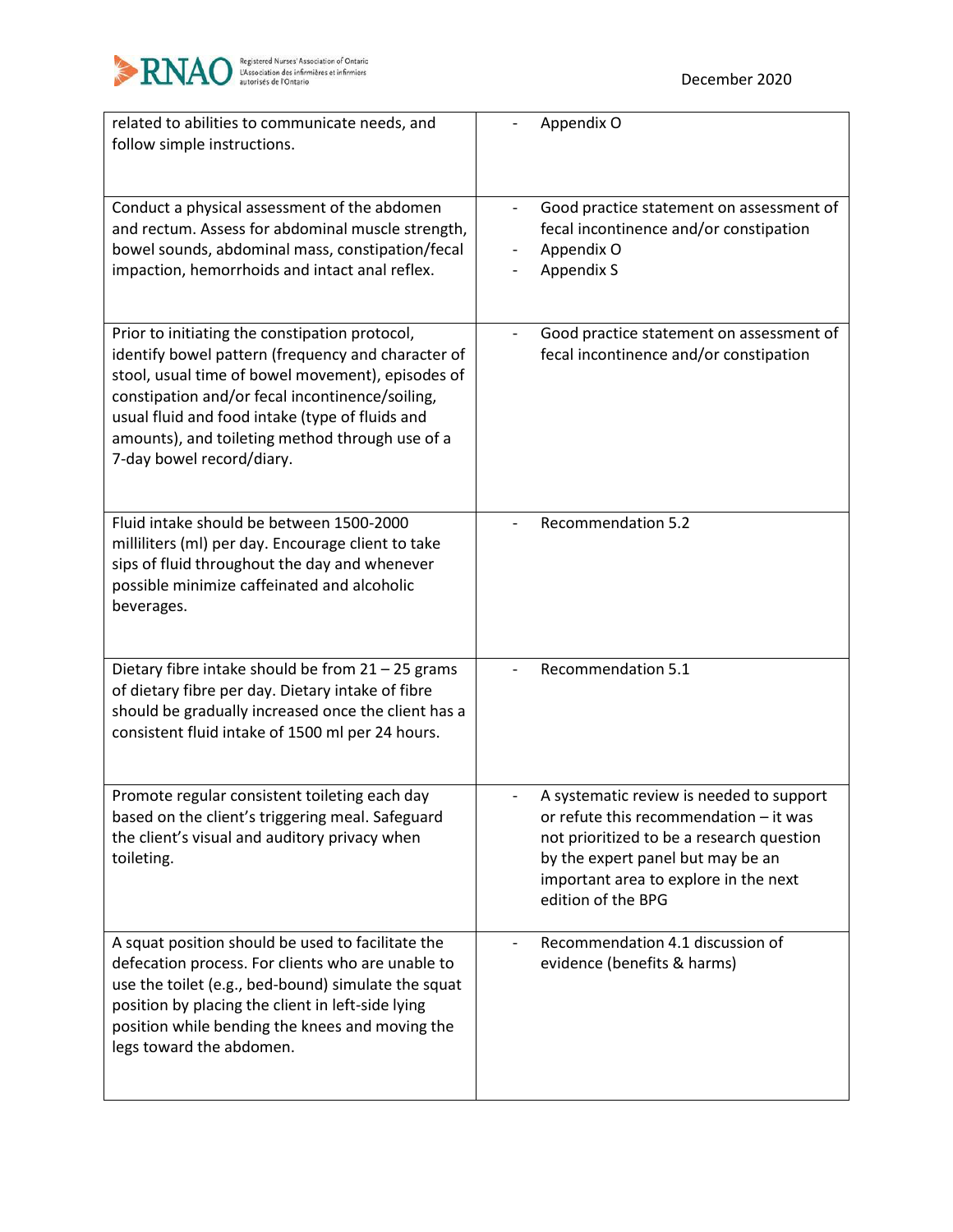

| Physical activity should be tailored to the<br>individual's physical abilities, health condition,<br>personal preference, and feasibility to ensure<br>adherence. Frequency, intensity and duration of<br>exercise should be based on client's tolerance.                                                                                                                                                           | Recommendation 4.1                                                                                                                                                                                                                  |
|---------------------------------------------------------------------------------------------------------------------------------------------------------------------------------------------------------------------------------------------------------------------------------------------------------------------------------------------------------------------------------------------------------------------|-------------------------------------------------------------------------------------------------------------------------------------------------------------------------------------------------------------------------------------|
| Walking is recommended for individuals who are<br>fully mobile or who have limited mobility (15-20<br>minutes once or twice a day; or 30-60 minutes<br>daily or 3 to 5 times per week). Ambulating at least<br>50 feet twice a day is recommended for individuals<br>with limited mobility.                                                                                                                         | Recommendation 4.1                                                                                                                                                                                                                  |
| For persons unable to walk or who are restricted<br>to bed, exercises such as pelvic tilt, low trunk<br>rotation and single leg lifts are recommended.                                                                                                                                                                                                                                                              | A systematic review is needed to support<br>or refute this recommendation - it was<br>not prioritized to be a research question<br>by the expert panel but may be an<br>important area to explore in the next<br>edition of the BPG |
| Evaluate client response and the need for ongoing<br>interventions, through the use of a bowel record<br>that shows frequency, character and amount of<br>bowel movement pattern, episodes of<br>constipation/fecal soiling and use of laxative<br>interventions (oral and rectal). Evaluate client<br>satisfaction with bowel patterns, and client<br>perception of goal achievement related to bowel<br>patterns. | Good practice statement on assessment of<br>fecal incontinence and/or constipation                                                                                                                                                  |

### **Table 5: Education Recommendations**

| <b>Education Recommendation from Third Edition</b>  | <b>Relevant Information in fourth edition BPG</b>                   |
|-----------------------------------------------------|---------------------------------------------------------------------|
| (2011)                                              | (2020)                                                              |
| Comprehensive education programs aimed at           | The fourth edition BPG does not address<br>$\overline{\phantom{0}}$ |
| early identification of individuals at risk for     | all specific components of the suggested                            |
| constipation, reducing and managing constipation,   | education program; however, Education                               |
| and promoting bowel health should be organized      | Statements in Appendix C provides                                   |
| and delivered by a nurse with an interest in or     | strategies on how academic institutions                             |
| advanced preparation in continence promotion        | and health service organizations can                                |
| (e.g., Nurse Continence Advisor, Clinical Nurse     | promote the uptake of the BPG in their                              |
| Specialist, Nurse Clinician). These programs should | respective settings.                                                |
| be aimed at all levels of healthcare providers,     |                                                                     |